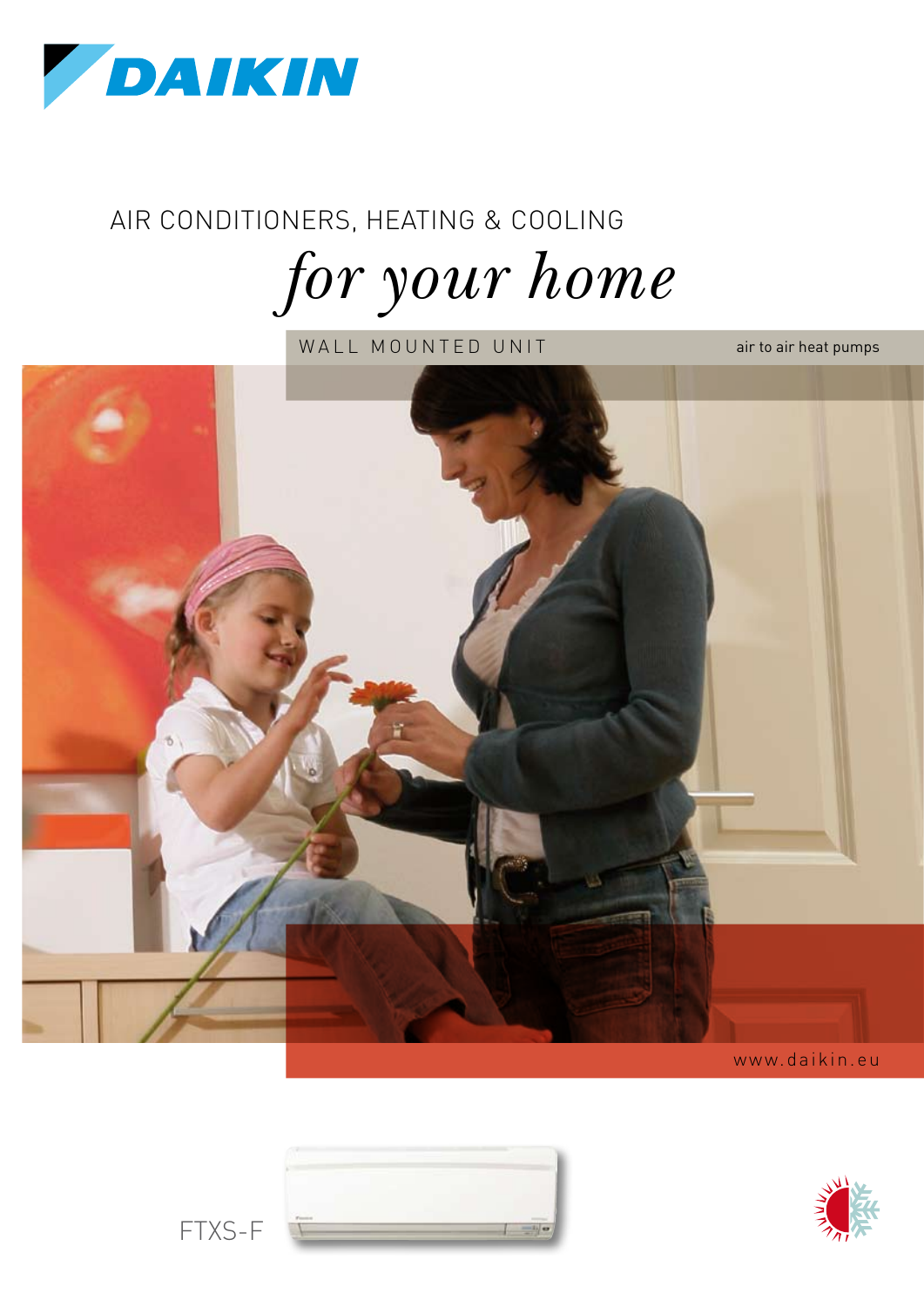## STATE-OF-THE-ART TECHNOLOGY FOR HEALTHY AND CAREFREE LIVING COMFORT

As air conditioning systems have become a standard feature of almost all cars, more and more people are opting for the comfort of air treatment in their homes. A well-balanced air treatment after all has an unmistakably positive effect on our performance and on our feeling of wellbeing. Too warm, too cold or too humid…we almost immediately feel less well in our skin. Air conditioning creates a pleasant living climate in every room, and it assures an optimal feeling of well-being in your home.

Furthermore, the high-quality air conditioning equipment of Daikin not only offers the possibility of cooling, it can also provide warmth. That way you can adjust the indoor temperature perfectly to your own personal needs, the whole year through.



# Unique features

- » **Movement sensor**
- » **Home leave operation**
- » **Night set mode**

# UNEQUALED COMFORT FEATURES

#### » **Night set mode**

If the timer is swiched on, the air conditioner will automatically set the temperature – an increase of 0.5°C when cooling and a decrease of 2°C when heating – to prevent the room from rapidly cooling or heating so that you sleep more comfortably.

#### > **Auto swing and 3D air distribution**

The vertical auto swing system automatically makes the outflow louvers move up and down, thereby ensuring the even distribution of air and a homogeneous temperature in the room. The horizontal auto swing moves the outflow louvers from left to right to circulate cool or warm air throughout the whole room. The 3D distribution function combines the vertical and horizontal auto swing so that the air flow is distributed even into the furthest corners of large rooms.

#### > **Powerful operation**

The powerful operation activates the maximum air volume for 20 minutes, for example when you come home on a hot day and want to cool down the room quickly. After this, the air conditioner automatically returns to its original setting.

#### > **Silent operation and night quiet mode**

You can increase your comfort by using the silent operation to lower the noise emissions of the outdoor unit by 3 dB(A). On top of this, the multi-split outdoor unit is also equipped with a night quiet mode.

This intelligent control automatically reduces the noise level of the outdoor unit by 3 dB(A).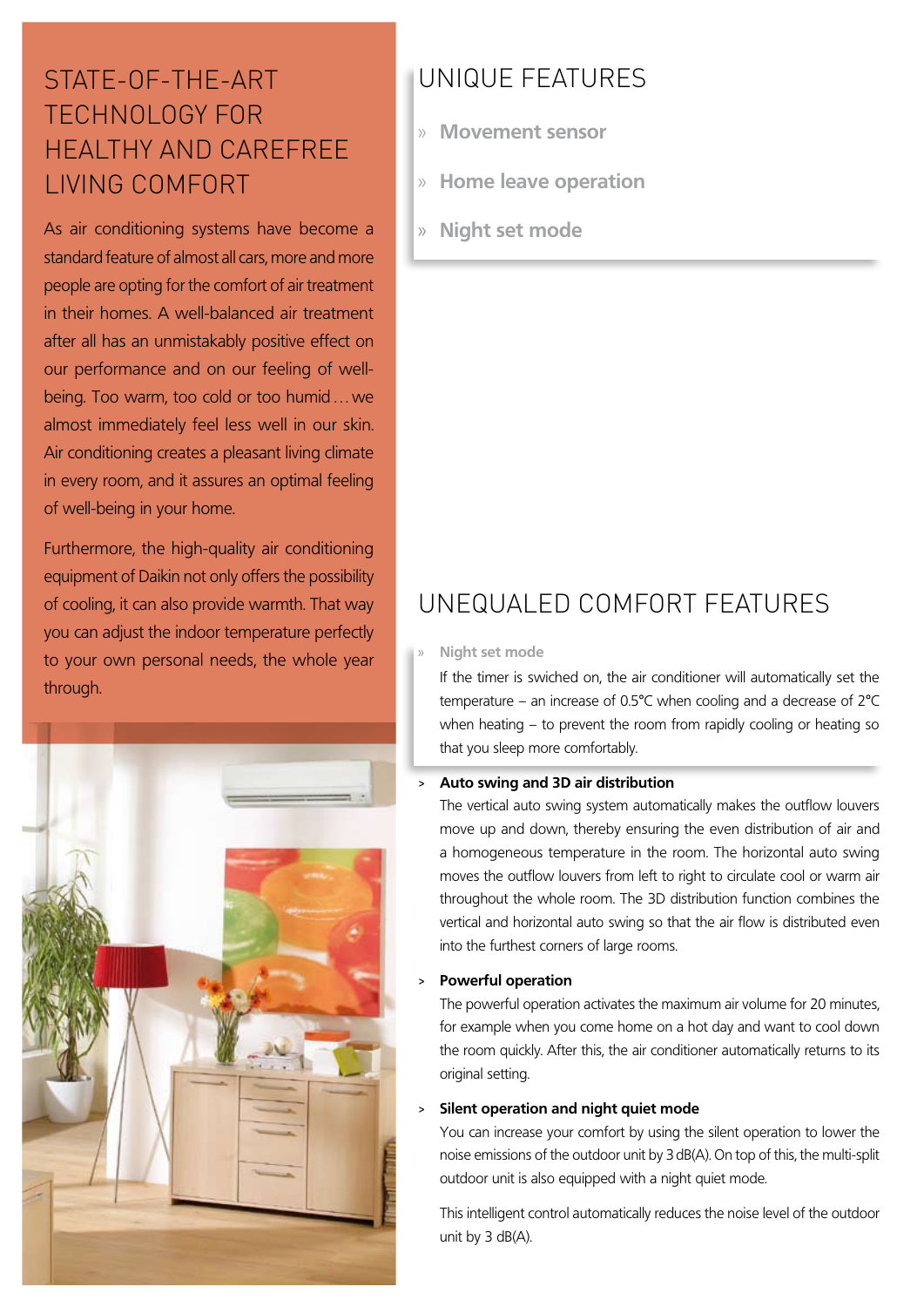# A SOURCE OF PURE AIR

The wall mounted units guarantee air flow which is not only comfortable, but also pure.

For example, the indoor unit is equipped with a **titanium apatite photo-catalytic air purification filter**. The filter traps microscopic dust particles in the air while the titanium apatite absorbs organic contaminants such as bacteria and viruses.

What's more, the titanium oxide is activated by natural light, causing it to break down and eliminate unpleasant odours.



# FLEXIBLE INSTALLATION, EASY CONTROL

- > The outdoor unit is installed on the roof, terrace or against an outside wall.
- > The indoor unit is easy to control with the **infrared remote control**. It is delivered as standard with a specially developed holder. Should there be a malfunction in the air conditioner, you can read the error code on the screen of the remote control and easily find the appropriate solution.

#### > **One room or multiple rooms**

Depending on the type of climate you want, you can choose between heating and cooling (heat pump).

The indoor unit can be used for a pair application - one indoor unit connected to one outdoor unit - or a multi application - a maximum of nine indoor units in different rooms connected to one outdoor unit.





Infrared remote control (Standard) ARC433A70



An anti-corrosion heat exchanger cutaway view Hydrophilic film Aluminium Corrosion-resistant Acrylic resin Π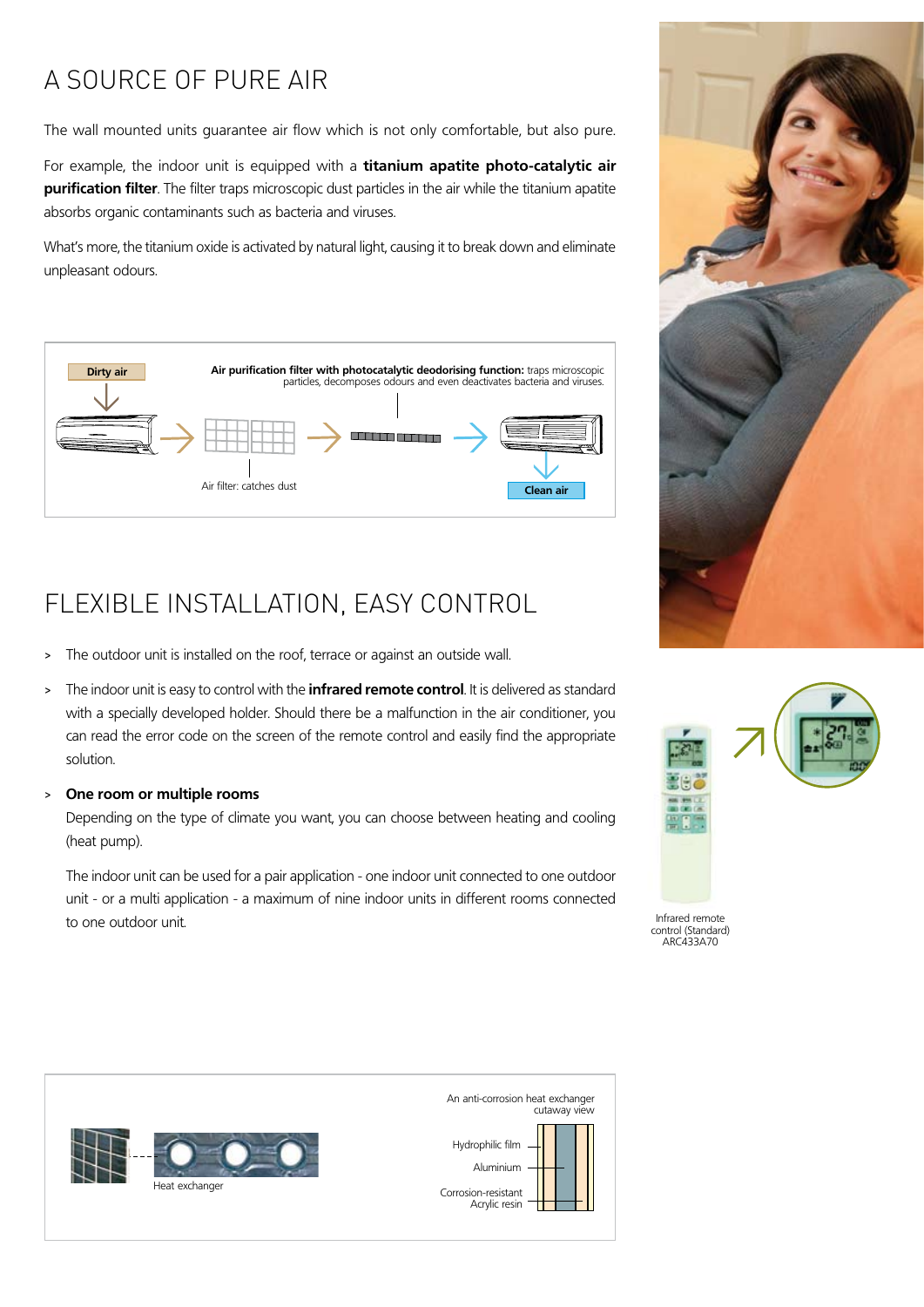

### ENERGY EFFICIENT THROUGH AND THROUGH

**B** Energy label: up to class B

#### > **Invertertechnology**

The inverter technology, developed by Daikin is a true innovation in the area of climate control. The principle is simple: inverters adjust the power used to suit the actual requirement. No more, no less. This technology provides you with two concrete benefits:

**1. Comfort:** The inverter repays its investment many times over by improving comfort. An air conditioning system with an inverter continuously adjusts its cooling and heating output to suit the temperature in the room. The inverter shortens system start-up time enabling the required room temperature to be reached more quickly. As soon as that temperature is reached, the inverter ensures that it is constantly maintained. **2. Energy efficient:** Because an inverter monitors and adjusts ambient temperature whenever needed, energy consumption drops by 30% compared to a traditional on/off system!

**Heating operation:**



#### » **Movement sensor**

The movement sensor detects a person's presence in an area. If the room is unoccupied for 20 minutes, the air conditioner will switch to the energysaving setting. As soon as a person enters the room, the air conditioner will start up again.

#### » **Home leave operation**

The home leave operation button prevents large temperature differences by continuously operating at a minimum (heating mode) or maximum (cooling mode) preset level while you are out or sleeping. It also allows the indoor temperature to return quickly to your favourite comfort level.

- 1. When you go out push the "Home leave operation" button, and the air conditioner will adjust capacity to reach the preset temperature for "Home leave operation".
- 2. When you return, you will be welcomed by a comfortable air conditioned room.
- 3. Push the "Home leave operation" button again, and the air conditioner will adjust capacity to the set temperature for normal operation.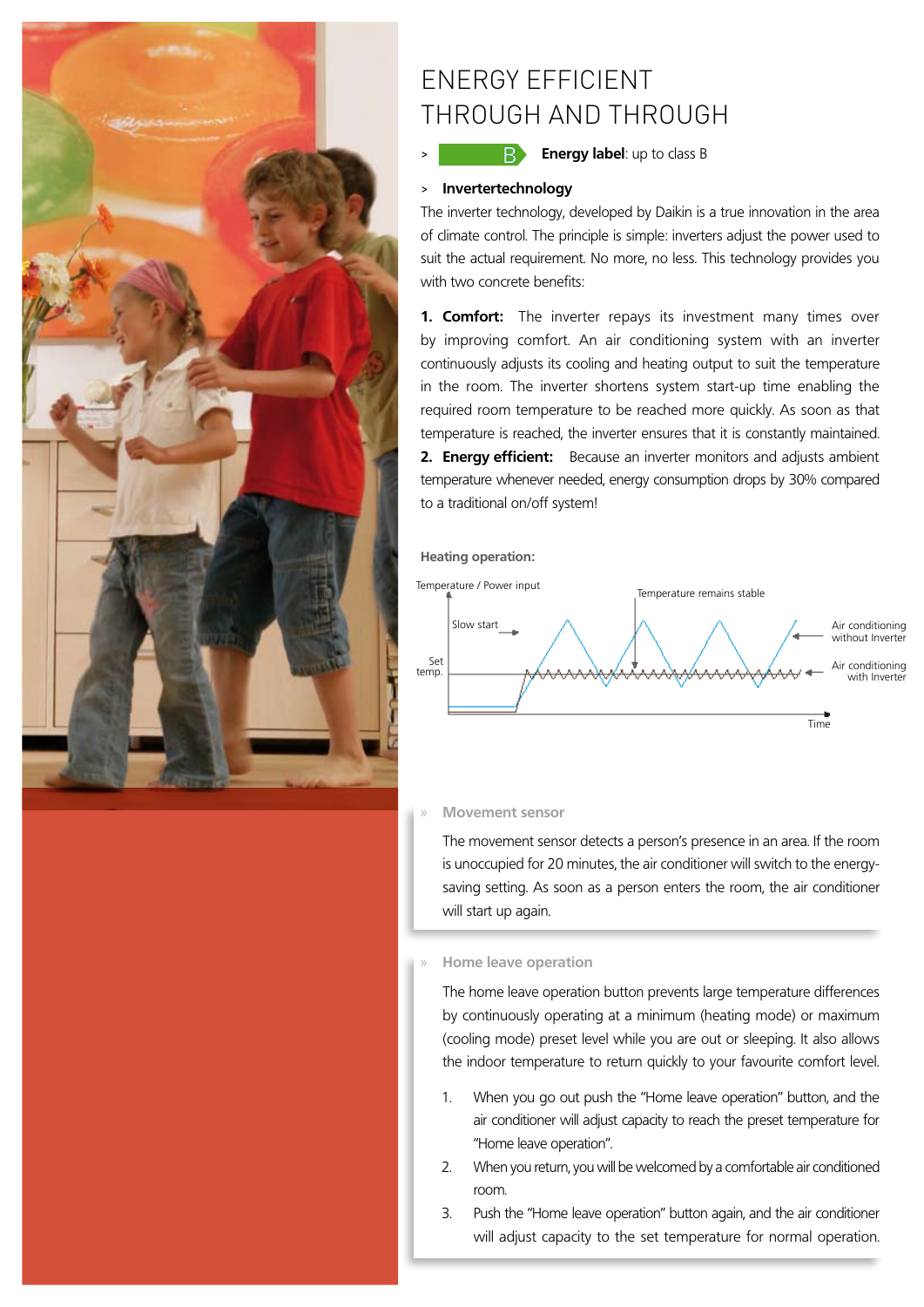





Air to air heat pumps use 3/4th of energy from renewable sources: the ambient air. This energy source is renewable and inexhaustible\*. Of course, heat pumps also use 1/4th of electricity to transform the ambient air into comfort heat, but increasingly this electricity can also be generated from renewable energy sources (solar energy, wind energy, hydropower, biomass). \* EU objective COM (2008)/30

### **CAPACITY AND POWER INPUT**

| <b>HEATING &amp; COOLING</b> |         |                            |     | <b>FTXS60F</b>       | FTXS71F              |  |  |
|------------------------------|---------|----------------------------|-----|----------------------|----------------------|--|--|
|                              |         |                            |     | <b>RXS60F</b>        | RXS71F               |  |  |
| Cooling capacity             |         | $min \sim nom \sim max$ kW |     | $1.7 - 6.0 - 6.7$    | $2.3 - 7.1 - 8.5$    |  |  |
| Heating capacity             |         | $min \sim nom \sim max$ kW |     | $1.7 - 7.0 - 8.0$    | $2.3 - 8.2 - 10.2$   |  |  |
| Norminal input               | cooling | min~nom~max kW             |     | $0.44 - 1.99 - 2.40$ | $0.57 - 2.35 - 3.20$ |  |  |
|                              | heating | min~nom~max kW             |     | $0.40 - 2.04 - 2.81$ | $0.52 - 2.55 - 3.82$ |  |  |
| EER                          |         |                            |     | 3.02                 | 3.02                 |  |  |
| <b>COP</b>                   |         |                            |     | 3.43                 | 3.22                 |  |  |
| Energy label                 | cooling |                            |     | B                    | R                    |  |  |
|                              | heating |                            |     | B                    |                      |  |  |
| Annual energy consumption    | cooling |                            | kWh | 995                  | 1,175                |  |  |

Note:

1) Energy label: scale from A (most efficient) to G (less efficient)

2) Annual energy consumption: based on average use of 500 running hours per year at full load (=nominal conditions)

| <b>POSSIBLE COMBINATIONS</b> |         | Ξ<br>ق<br>۽<br>2MXS | $\widehat{\omega}$<br>2MXS50G* | ම<br>52E*<br><b>SMXS</b> | ව<br>3MXS68G | $\widehat{\mathbf{E}}$<br><u>۾</u><br>ū<br>4MX! | $\mathbf{E}$<br>4MXS80E* | $\widehat{\mathbf{e}}$<br>*<br>Ë<br>5MXS90 | H<br>RM <sub>XS</sub> | RMXS140EV | RMXS160E |
|------------------------------|---------|---------------------|--------------------------------|--------------------------|--------------|-------------------------------------------------|--------------------------|--------------------------------------------|-----------------------|-----------|----------|
| Max n° of indoor units       |         | <sup>-</sup>        | $\overline{2}$                 | 3                        | 3            | 4                                               | 4                        | 5                                          | 6                     | 8         | 9        |
| Heating & cooling            | FTXS60F |                     |                                |                          | $\sim$       |                                                 |                          | $\sim$                                     |                       |           |          |
|                              | FTXS71F |                     |                                |                          |              |                                                 | $\sim$                   | <b>COLLEGE</b>                             |                       |           | $\sim$   |
| Max. cooling capacity        | kW      | 4.50                | 5.40                           | 7.30                     | 8.42         | 8.73                                            | 9.60                     | 10.50                                      | 11.2                  | 14.0      | 15.5     |
| Max. heating capacity        | kW      | 4.70                | 6.30                           | 8.30                     | 10.63        | 10.68                                           | 11.00                    | 11.50                                      | 12.5                  | 16.0      | 17.5     |
| Max. PI cooling              | kW      | 1.35                | 1.73                           | 2.25                     | 3.33         | 2.95                                            | 3.56                     | 4.01                                       | 3.50                  | 5.09      | 5.40     |
| Max. PI heating              | kW      | 1.18                | 1.68                           | 2.51                     | 3.30         | 2.58                                            | 3.11                     | 3.46                                       | 3.93                  | 5.21      | 5.43     |

Notes:

1 For more detailed information, please consult our multi model/combination tables catalogue or your local dealer

2 (1) The indicated cooling, heating capacities and power input are indicative and are those connected to wall mounted D,E (20,25,35 class) series

(2) The indicated cooling, heating capacities and power input are indicative and are those connected to wall mounted G (20,25,35,42,50 class) / F (60 class) series<br>(3) The indicated cooling, heating capacities and power in

 (4) The indicated cooling, heating capacities and power input are indicative and are those connected to wall mounted D (20,25,35,50 class) / F (60,71 class) series (5) The indicated cooliing, heating capacities and power input are indicative and are those connected to wall mounted D (20,25,35,50 class) / E (60,71class) series

3 N/A means not applicable since this unit is a cooling only unit

4 \* At least two indoor units should be connected to these multi outdoor units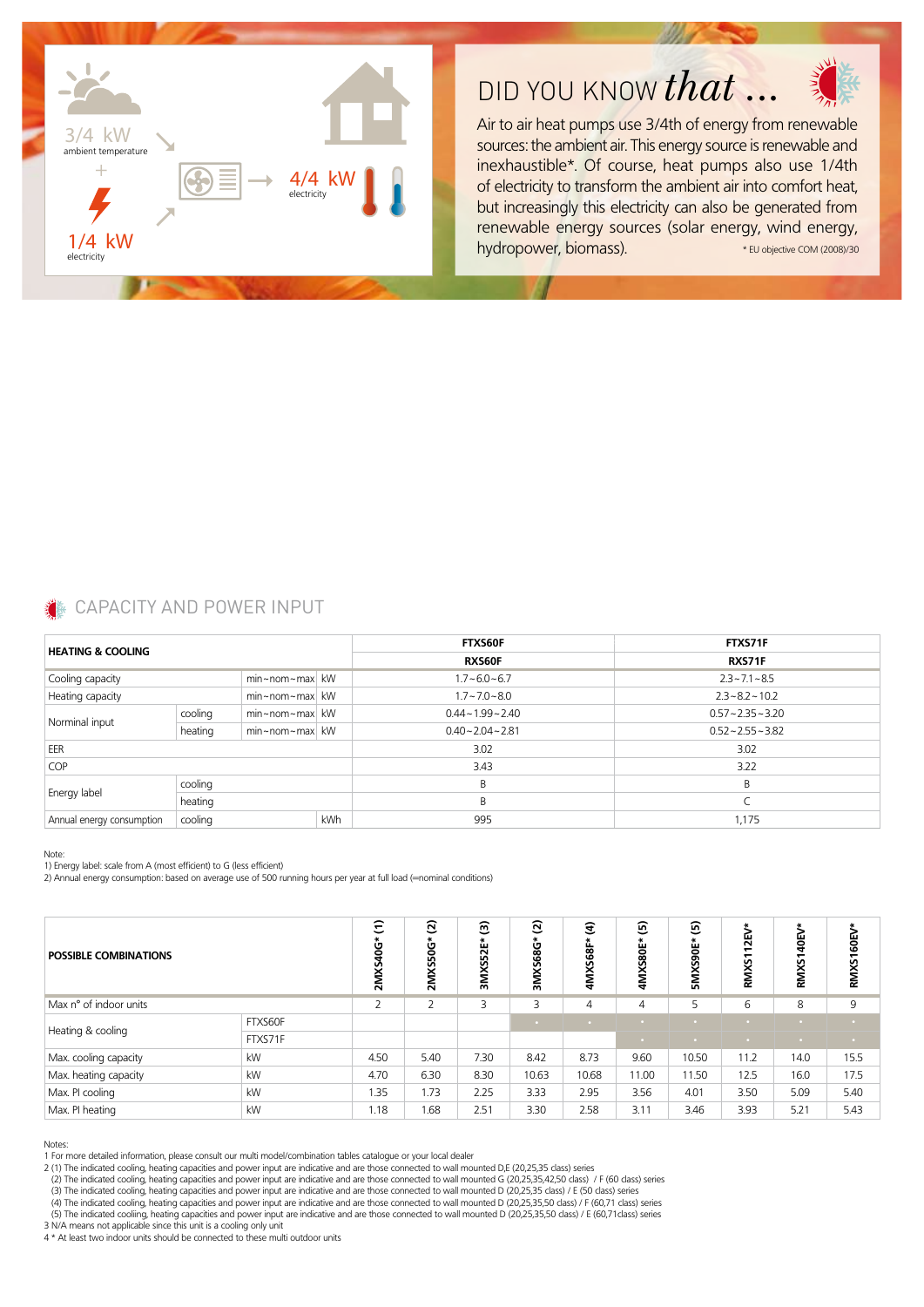

### SPECIFICATIONS INDOOR UNITS

| <b>HEATING &amp; COOLING</b>                 |         |        |       | FTXS60F                   | FTXS71F |  |
|----------------------------------------------|---------|--------|-------|---------------------------|---------|--|
| <b>Dimensions</b><br><b>HxWxD</b>            |         |        |       | 290x1,050x238             |         |  |
| Weight                                       |         |        | kg    | 12                        | 12      |  |
| Colour                                       |         |        |       | White                     |         |  |
|                                              | cooling |        | dB(A) | 16.8(H)                   | 16.2(H) |  |
| Air flow rate                                | heating | H/L/SL |       | 17.4(H)                   | 18.2(H) |  |
| Fan speed                                    |         |        |       | 5 steps, silent and auto  |         |  |
| Sound pressure level                         |         | H/L/SL | dB(A) | 45/36                     | 46/37   |  |
|                                              |         | H/L/SL | dB(A) | 44/35                     | 46/37   |  |
| Sound power level<br>Н                       |         |        | dB(A) | 61                        | 62      |  |
| liquid<br>Piping connections<br>qas<br>drain |         | mm     | ø6.4  |                           |         |  |
|                                              |         |        | mm    | ø12.7                     |         |  |
|                                              |         |        | mm    | ø18.0                     |         |  |
| Heat insulation                              |         |        |       | Both liquid and gas pipes |         |  |

### SPECIFICATIONS OUTDOOR UNITS

| <b>HEATING &amp; COOLING</b>      |         |                |       | <b>RXS60F</b>                          | RXS71F      |  |
|-----------------------------------|---------|----------------|-------|----------------------------------------|-------------|--|
| <b>Dimensions</b><br><b>HxWxD</b> |         |                | mm    | 735x825x300                            | 770x900x320 |  |
| Weight                            |         |                | kg    | 48                                     | 71          |  |
| Casing colour                     |         |                |       | Ivory white                            |             |  |
|                                   | cooling | H/L            | dB(A) | 49/46                                  | 52/49       |  |
| Sound pressure level              | heating | H/L            | dB(A) | 49/46                                  | 52/49       |  |
| Sound power level                 | cooling | H              | dB(A) | 63                                     | 66          |  |
|                                   | heating | Н              | dB(A) | 62                                     | 66          |  |
| Compressor                        |         |                | type  | Hermetically sealed swing              |             |  |
| Refrigerant type                  |         |                |       | R-410A                                 |             |  |
| Additional refrigerant charge     |         |                | kg/m  | 0.02 (for piping lenght exceeding 10m) |             |  |
| Maximum piping length             |         |                | m     | 30                                     |             |  |
| Maximum level difference          |         |                | m     | 20                                     |             |  |
|                                   | cooling | from $\sim$ to | °CDB  |                                        | $-10 - 46$  |  |
| Operation range                   | heating | from $\sim$ to | °CWB  | $-15 - 18$                             |             |  |

Height 290 mm Width 1050 mm Depth 238 mm



Height 735 mm Width 825 mm Depth 300 mm

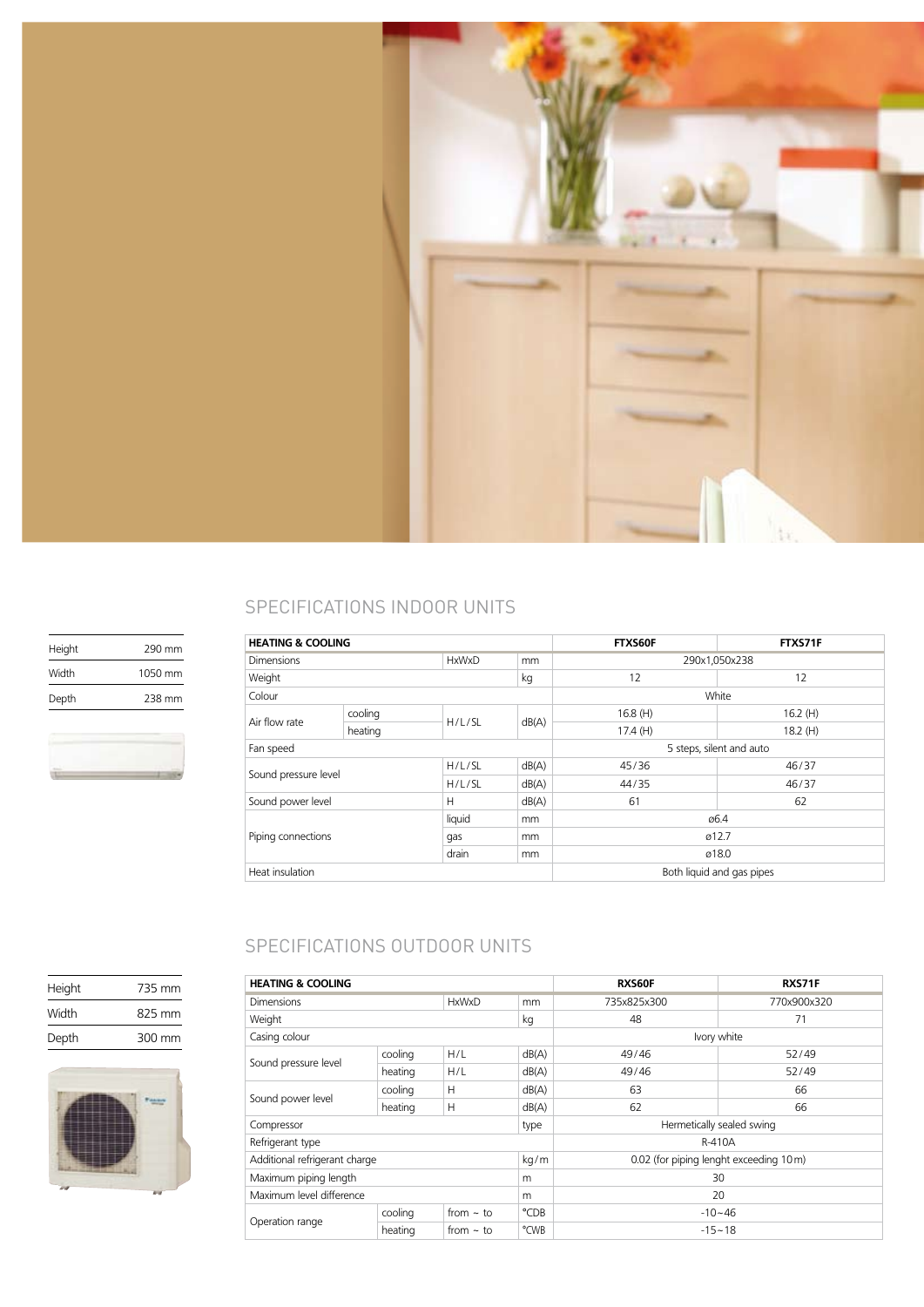

#### Accessories: Control systems

| <b>INDOOR UNITS</b>                              |                           | <b>FTXS60F</b>   | FTXS71F |  |  |  |
|--------------------------------------------------|---------------------------|------------------|---------|--|--|--|
| Wiring adapter for time                          | normal open contact       | KRP413AA1S       |         |  |  |  |
| clock/ remote control (1)                        | normal open pulse contact | KRP413AA1S       |         |  |  |  |
| Centralised control board<br>up to 5 rooms $(2)$ |                           | <b>KRC72 (A)</b> |         |  |  |  |
| Central remote control                           |                           | DCS302CA51       |         |  |  |  |
| Unified ON/OFF control                           |                           | DCS301BA51       |         |  |  |  |
| Schedule timer                                   |                           | DCT301BA51       |         |  |  |  |
| Interface adapter (3)                            |                           | KRP928BA25       |         |  |  |  |

(1) Wiring adapter is supplied by Daikin. Timer and other devices: field supply. (2) Wiring adapter is also required for each indoor unit. (3) For DIII-NET adapter

### Accessories: Indoor units

| <b>INDOOR UNITS</b>                                                              | <b>FTXS60F</b> | <b>FTXS71F</b> |  |  |
|----------------------------------------------------------------------------------|----------------|----------------|--|--|
| Air purification filter with photocatalytic deodorising function (with frame)    |                |                |  |  |
| Air purification filter with photocatalytic deodorising function (without frame) |                |                |  |  |
| Anti-theft protection for remote control                                         | KKF917AA4      |                |  |  |
| Titanium apatic photocatalytic air purification filter (without frame)           | KAF952B42      |                |  |  |

### Accessories: Outdoor units

| <b>OUTDOOR UNITS</b>            | <b>RXS60F</b> |  |  |  |  |
|---------------------------------|---------------|--|--|--|--|
| Air direction adjustment grille | KPW945(A)4    |  |  |  |  |
| Drain plug (1)                  | KKP937(A)4    |  |  |  |  |

(1) Only heat pump models

Note:<br>1) V1 = 1∼,230V,50Hz; VM = 1∼, 220-240V/220-230V, 50Hz/60Hz; V3 = 1∼, 230V, 50Hz<br>2) Nominal cooling capacities are based on: indoor temperature 27°CDB/19°CWB • outdoor temperature 35°CDB • refrigerant piping length

5) Units should be selected on nominal capacity. Max. capacity is limited to peak periods.<br>6) The sound pressure level is measured via a microphone at a certain distance from the unit (for measuring conditions: please ref